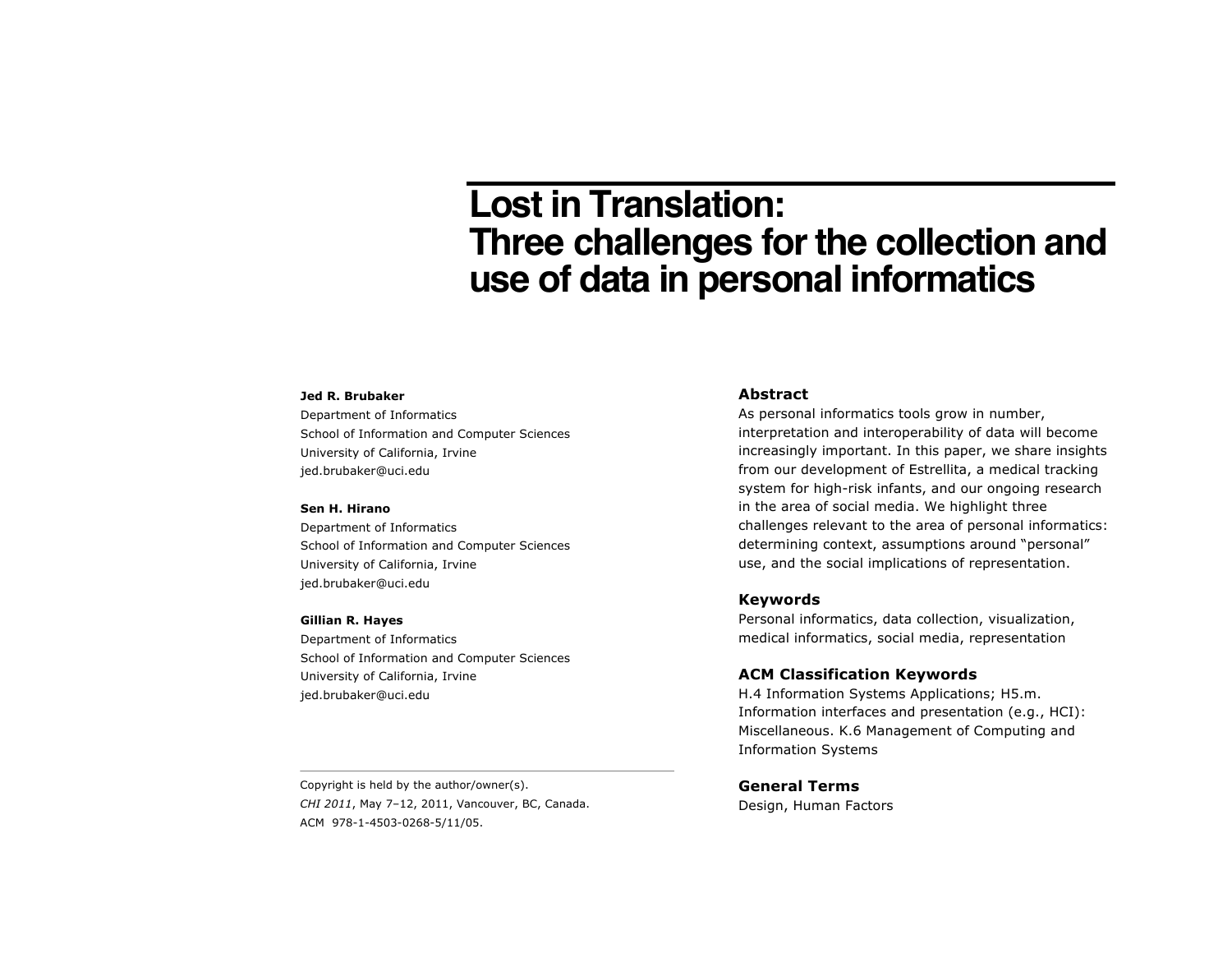## **Introduction and Background**

The domain of personal informatics (PI) is expanding. PI is increasingly networked and embedded, sourcing data from  $3<sup>rd</sup>$  parties and appearing as features within larger systems. We have experienced benefits and challenges associated with this expansion during our research on and development of medical and social media applications. In this paper, we describe Estrellita, a medical system that includes PI features inside of a larger, multi-purposed, application [4]. We then outline challenges raised during development, informed by our theoretical work in the area of social media [2].

Estrellita supports parents in collecting data about their prematurely-born infants, sharing these data with interested stakeholders, and incorporating the collection of these data into parent practices and the clinical workflows. The system includes two interfaces: an Android-based mobile application (primarily used by parents) and a web-based interface (primarily used by clinicians).

The mobile application allows parents to collect pertinent information about their baby's health. Additionally, the system prompts parents to report on their mood in order to detect signs of depression. Collected information is synchronized to a centralized server allowing medical providers to review patient data and to ensure that both the caregiver and infant are healthy. Parents can also review reports on their own behavior and mood as well as metrics about their baby's progress (*e.g.,* weight gain) and share this information via social networks like Facebook. Finally, these data are reviewed with parents during consultations with medical professionals.

The development of Estrellita raised questions about how best to implement PI features given this broader ecology. Informed by ongoing research in social media focusing on representational practices within computing, we articulate three challenges from our work that are relevant to the larger community of PI researchers. They include ambiguities around *context*, challenges to assumptions of *personal* use, and a consideration of *representation*. We detail each below.

## **The Challenge of Context**

PI is inhabited by a plethora of topic-specific but frequently disaggregated tools. These disparate efforts can result in data silos that may adequately capture the user in specific contexts but often lack extensive portability and interoperability. When datasets are made openly available (as is common with social media) they often lack sufficient information with which to qualify and interpret data. Straightforward services with standardized APIs, such as those provided by Twitter and Facebook, have been a boon to PI and visualization tools more generally. Yet, while it is easy to think of ways in which data from services like Twitter might be meaningfully analyzed and presented to end users, researchers and designers are left with the burden of interpreting the nature of these systems, the meaning embedded into the structure of their data, and the behavior of users. As Bowker writes, "*data comes in a dizzying set of categorical bins. You always have to know some context*" [1:116]**.**

Interpreting these systems is further complicated by the deployment of PI features within larger systems and the adoption of NoSQL and non-relational storage solutions. One requirement of Estrellita was that our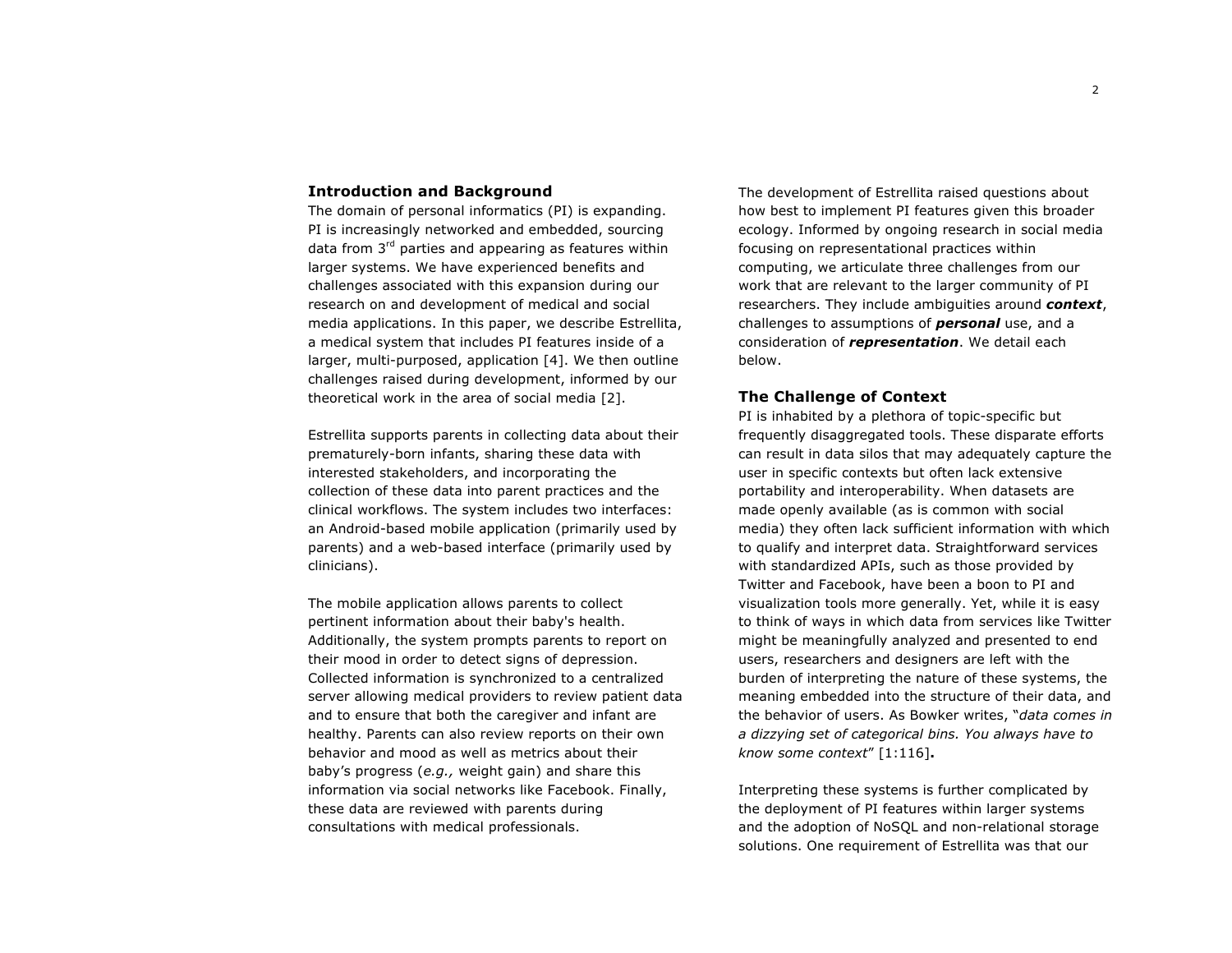data be stored in a secure a centralized Personal Health Records (PHR) system through which data could be accessed by doctors and other client software. One might imagine interesting ways in which data from multiple 3rd-party clients might be combined to provide a more holistic view of the patient's life. However, in the absence of data standards, finding these data, let alone trying to understand their structure and meaning, is challenging.

Even simple visualizations or recommendation engines can obfuscate the nature of the data that underlie their behavior. For example, users may understand how to qualify the term "Friend" within the context of Facebook, but systems that source and present Facebook relationships may overlook or omit important limitations of the data (this can include systems designed by Facebook themselves; for example, see [2]). Thus, when researching PI, we must be cognizant of the means by which these systems were developed, the conditions under which they are used, and the resultant meaning of the data they capture and represent.

#### **The Challenge of "Personal"**

PI tools are not used in social or technological isolation. While typically designed around a single user, PI tools involve a host of other social and technological actors. For example, exercise applications like Nike Fit or the FitBit allow users to broadcast their activity via social networks, and one can imagine how the use of a calorie counter can involve a significant other when making dinner plans.

The existence of multiple actors was an important explicit consideration during the development of

Estrellita. A diverse set of people care for premature infants, including parents, grandparents, friends, social workers, pediatricians, and specialists. Designing a comprehensive record-keeping system that would meet all of the often-conflicting needs of all of these individuals would be impossible in practice.

Estrellita attempts to balance these various needs, in part, through the inclusion of PI features and techniques. In addition to capturing important medical information, parents can collect information that they feel is relevant and share it with health providers, close relatives, and friends. Although we anticipate parents will appreciate these features, inside Estrellita they raise questions about data collection and use. Pediatricians, for example, are likely to prioritize certain data regardless of the desires of the parent. This scenario is further complicated by the fact that for many of our features, the "personal" is already once removed – the information collected by the parent is about their child.

Estrellita may be an extreme example, but in our research it served to remind us about the ways in which technology is always situated in a larger network of use that extends beyond a single user. When designing PI tools, designers should consider the needs of not just the user of the system, but those surrounding the user as well.

## **The Challenge of Representation**

A central premise in PI is that once data are collected, information can be represented back to the user in ways that enable the process of reflection [3]. However, this requires that the behavior and practices that PI tools seek to represent first be made amenable